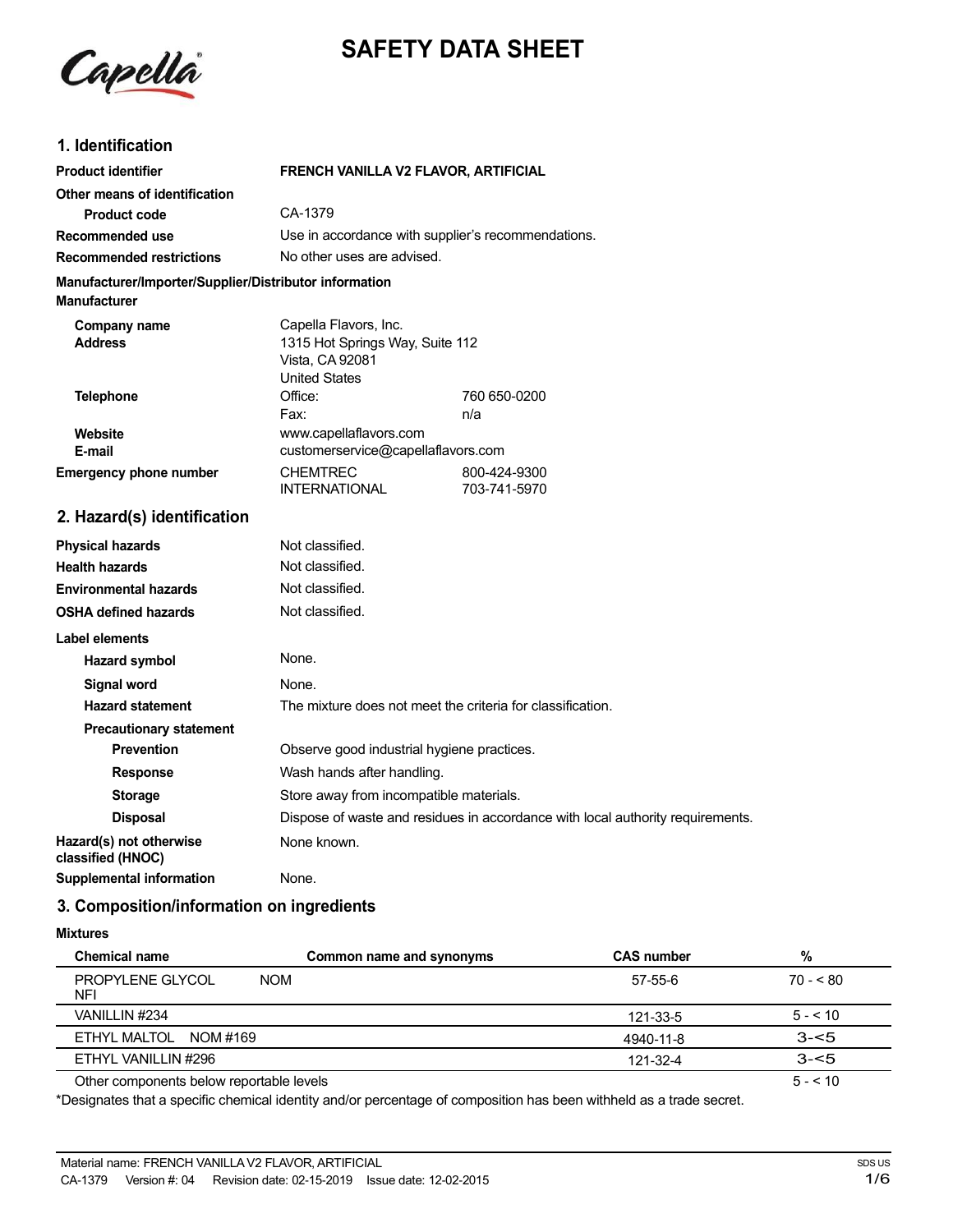## **4. First-aid measures**

| <b>Inhalation</b>                                                            | Move to fresh air. Call a physician if symptoms develop or persist.                                                 |
|------------------------------------------------------------------------------|---------------------------------------------------------------------------------------------------------------------|
| <b>Skin contact</b>                                                          | Wash off with soap and water. Get medical attention if irritation develops and persists.                            |
| Eye contact                                                                  | Rinse with water. Get medical attention if irritation develops and persists.                                        |
| Ingestion                                                                    | Rinse mouth. Get medical attention if symptoms occur.                                                               |
| <b>Most important</b><br>symptoms/effects, acute and<br>delayed              | Direct contact with eyes may cause temporary irritation.                                                            |
| Indication of immediate<br>medical attention and special<br>treatment needed | Treat symptomatically.                                                                                              |
| <b>General information</b>                                                   | Ensure that medical personnel are aware of the material(s) involved, and take precautions to<br>protect themselves. |
| 5. Fire-fighting measures                                                    |                                                                                                                     |

| Alcohol resistant foam. Powder. Carbon dioxide (CO2).                                         |
|-----------------------------------------------------------------------------------------------|
| Do not use water jet as an extinguisher, as this will spread the fire.                        |
| During fire, gases hazardous to health may be formed.                                         |
| Self-contained breathing apparatus and full protective clothing must be worn in case of fire. |
| Move containers from fire area if you can do so without risk.                                 |
| Use standard firefighting procedures and consider the hazards of other involved materials.    |
| No unusual fire or explosion hazards noted.                                                   |
|                                                                                               |

# **6. Accidental release measures**

| Personal precautions,<br>protective equipment and<br>emergency procedures | Keep unnecessary personnel away. For personal protection, see section 8 of the SDS.                                                                                                                                                               |
|---------------------------------------------------------------------------|---------------------------------------------------------------------------------------------------------------------------------------------------------------------------------------------------------------------------------------------------|
| Methods and materials for<br>containment and cleaning up                  | Use water spray to reduce vapors or divert vapor cloud drift.                                                                                                                                                                                     |
|                                                                           | Large Spills: Stop the flow of material, if this is without risk. Dike the spilled material, where this is<br>possible. Absorb in vermiculite, dry sand or earth and place into containers. Following product<br>recovery, flush area with water. |
|                                                                           | Small Spills: Wipe up with absorbent material (e.g. cloth, fleece). Clean surface thoroughly to<br>remove residual contamination.                                                                                                                 |
|                                                                           | Never return spills to original containers for re-use. For waste disposal, see section 13 of the SDS.                                                                                                                                             |
| <b>Environmental precautions</b>                                          | Avoid discharge into drains, water courses or onto the ground.                                                                                                                                                                                    |
| 7. Handling and storage                                                   |                                                                                                                                                                                                                                                   |
| Precautions for safe handling                                             | Avoid prolonged exposure. Observe good industrial hygiene practices.                                                                                                                                                                              |
| Conditions for safe storage,<br>including any incompatibilities           | Store in tightly closed container. Store away from incompatible materials (see Section 10 of the<br>SDS).                                                                                                                                         |

# **8. Exposure controls/personal protection**

## **Occupational exposure limits**

The following constituents are the only constituents of the product which have a PEL, TLV or other recommended exposure limit. At this time, the other constituents have no known exposure limits.

| <b>Components</b>                         | <b>Type</b> | Value             | Form     |
|-------------------------------------------|-------------|-------------------|----------|
| PROPYLENE GLYCOL<br>NOM NFI (CAS 57-55-6) | TWA         | $10 \text{ mg/m}$ | Aerosol. |
| VANILLIN #234 (CAS<br>$121 - 33 - 5$      | <b>TWA</b>  | $10 \text{ mg/m}$ |          |

**Biological limit values**

No biological exposure limits noted for the ingredient(s).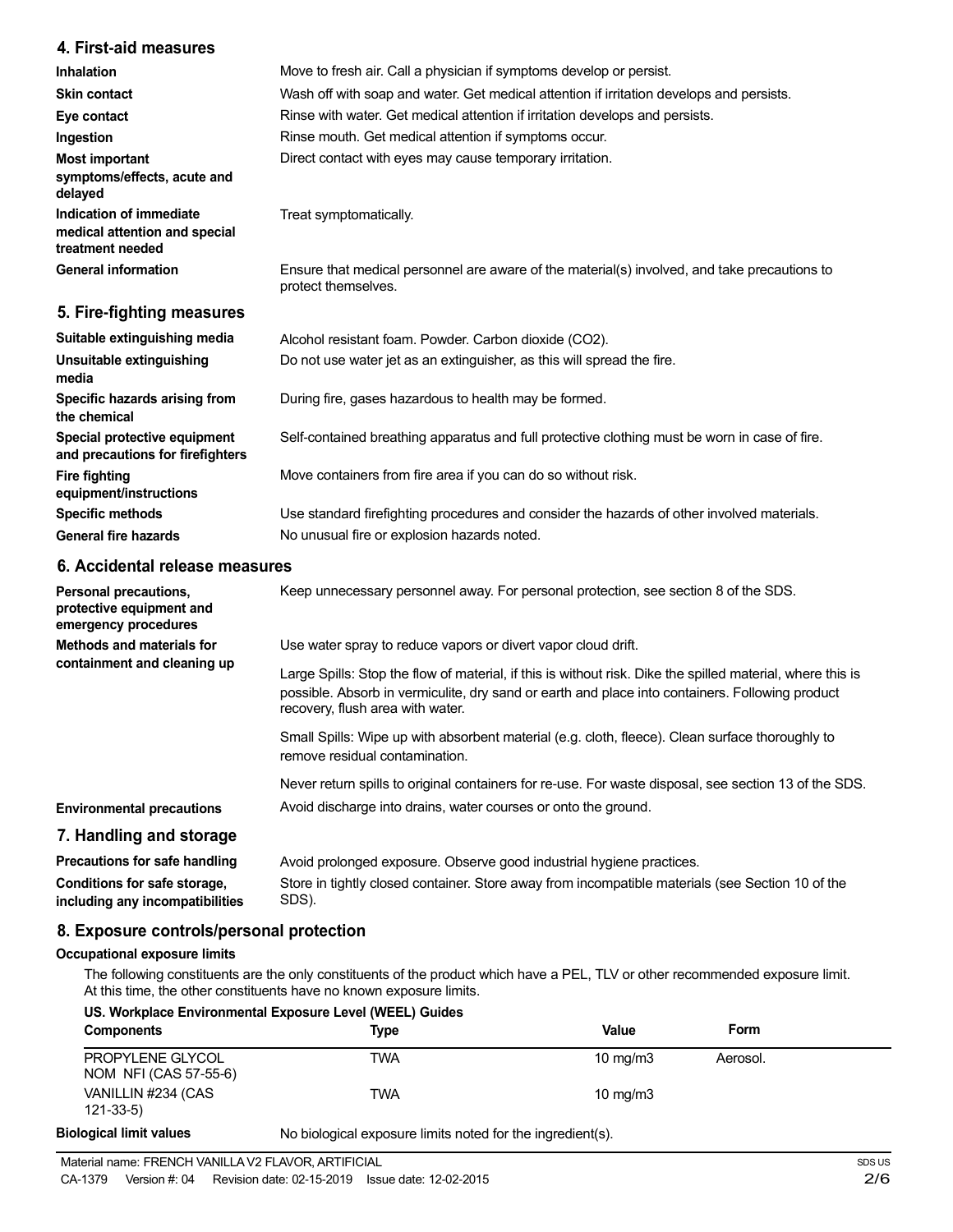| Appropriate engineering<br>controls | Good general ventilation should be used. Ventilation rates should be matched to conditions. If<br>applicable, use process enclosures, local exhaust ventilation, or other engineering controls to<br>maintain airborne levels below recommended exposure limits. If exposure limits have not been<br>established, maintain airborne levels to an acceptable level. |
|-------------------------------------|--------------------------------------------------------------------------------------------------------------------------------------------------------------------------------------------------------------------------------------------------------------------------------------------------------------------------------------------------------------------|
|                                     | Individual protection measures, such as personal protective equipment                                                                                                                                                                                                                                                                                              |
| Eye/face protection                 | Wear safety glasses with side shields (or goggles).                                                                                                                                                                                                                                                                                                                |
| <b>Skin protection</b>              |                                                                                                                                                                                                                                                                                                                                                                    |
| <b>Hand protection</b>              | Wear appropriate chemical resistant gloves.                                                                                                                                                                                                                                                                                                                        |
| Other                               | Wear suitable protective clothing.                                                                                                                                                                                                                                                                                                                                 |
| <b>Respiratory protection</b>       | In case of insufficient ventilation, wear suitable respiratory equipment.                                                                                                                                                                                                                                                                                          |
| <b>Thermal hazards</b>              | Wear appropriate thermal protective clothing, when necessary.                                                                                                                                                                                                                                                                                                      |
| General hygiene<br>considerations   | Always observe good personal hygiene measures, such as washing after handling the material<br>and before eating, drinking, and/or smoking. Routinely wash work clothing and protective<br>equipment to remove contaminants.                                                                                                                                        |

# **9. Physical and chemical properties**

| Appearance                                        |                                |
|---------------------------------------------------|--------------------------------|
| <b>Physical state</b>                             | Liquid.                        |
| Form                                              | Liquid.                        |
| Color                                             | Not available.                 |
| Odor                                              | Not available.                 |
| Odor threshold                                    | Not available.                 |
| рH                                                | Not available.                 |
| Melting point/freezing point                      | -74.2 °F (-59 °C) estimated    |
| Initial boiling point and boiling<br>range        | 370.76 °F (188.2 °C) estimated |
| <b>Flash point</b>                                | 204.6 °F (95.9 °C) Closed Cup  |
| <b>Evaporation rate</b>                           | Not available.                 |
| Flammability (solid, gas)                         | Not applicable.                |
| Upper/lower flammability or explosive limits      |                                |
| <b>Flammability limit - lower</b><br>$(\%)$       | Not available.                 |
| <b>Flammability limit - upper</b><br>$(\%)$       | Not available.                 |
| Explosive limit - lower (%)                       | Not available.                 |
| Explosive limit - upper (%)                       | Not available.                 |
| Vapor pressure                                    | 0.15 hPa estimated             |
| <b>Vapor density</b>                              | Not available.                 |
| <b>Relative density</b>                           | Not available.                 |
| Solubility(ies)                                   |                                |
| Solubility (water)                                | Not available.                 |
| <b>Partition coefficient</b><br>(n-octanol/water) | Not available.                 |
| <b>Auto-ignition temperature</b>                  | 700 °F (371.11 °C) estimated   |
| <b>Decomposition temperature</b>                  | Not available.                 |
| <b>Viscosity</b>                                  | Not available.                 |
| <b>Other information</b>                          |                                |
| <b>Explosive properties</b>                       | Not explosive.                 |
| <b>Flammability class</b>                         | Combustible IIIB estimated     |
| <b>Oxidizing properties</b>                       | Not oxidizing.                 |
| <b>Refractive index</b>                           | 1.4347 - 1.4647                |
| <b>Specific gravity</b>                           | $1.04 - 1.07$                  |
|                                                   |                                |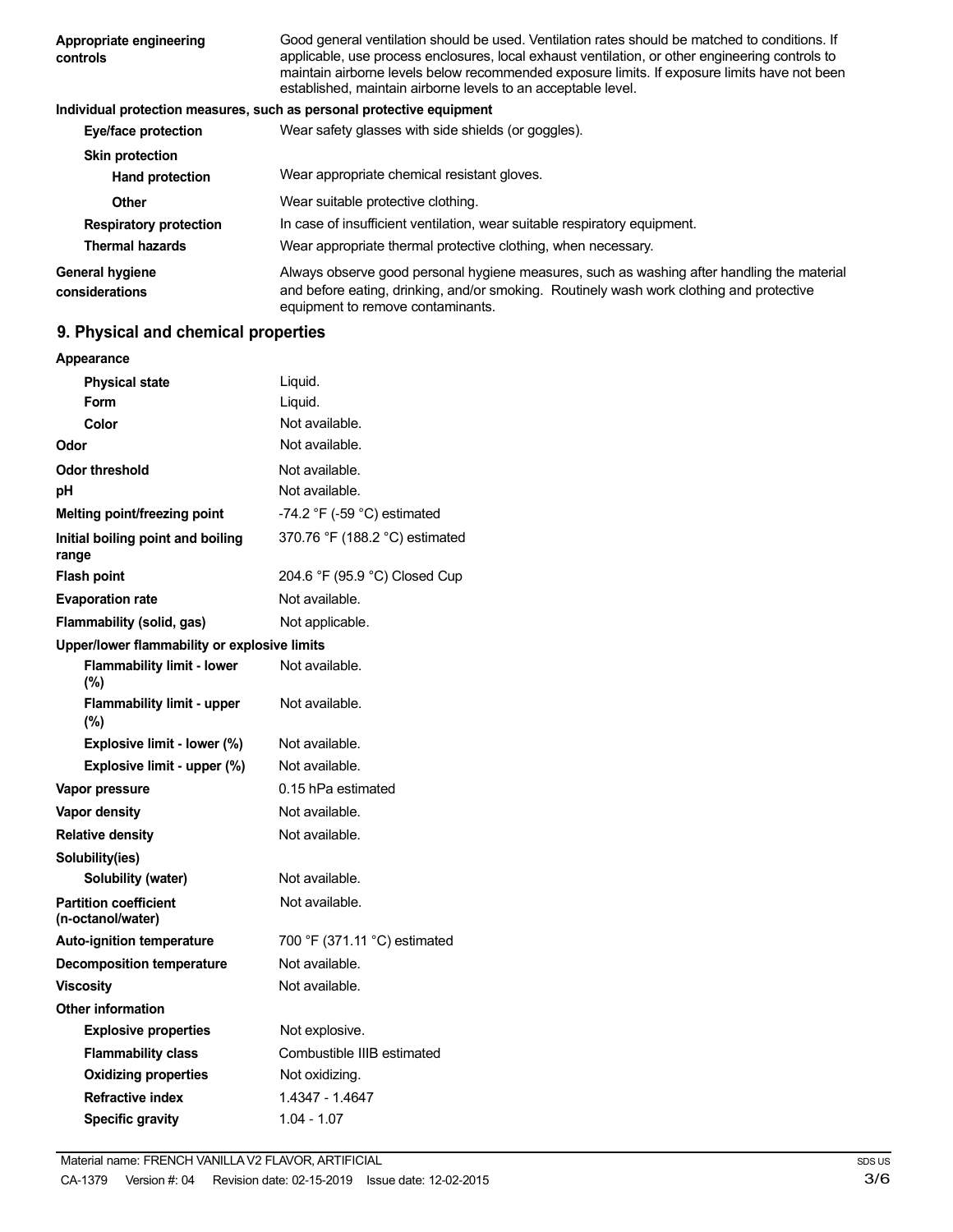# **10. Stability and reactivity**

| <b>Reactivity</b>                            | The product is stable and non-reactive under normal conditions of use, storage and transport.                                                                            |
|----------------------------------------------|--------------------------------------------------------------------------------------------------------------------------------------------------------------------------|
| <b>Chemical stability</b>                    | Material is stable under normal conditions.                                                                                                                              |
| <b>Possibility of hazardous</b><br>reactions | No dangerous reaction known under conditions of normal use.                                                                                                              |
| <b>Conditions to avoid</b>                   | Keep away from heat, hot surfaces, sparks, open flames and other ignition sources. Avoid<br>temperatures exceeding the flash point. Contact with incompatible materials. |
| Incompatible materials                       | Strong oxidizing agents.                                                                                                                                                 |
| <b>Hazardous decomposition</b><br>products   | No hazardous decomposition products are known.                                                                                                                           |

# **11. Toxicological information**

## **Information on likely routes of exposure**

| <b>Inhalation</b>                                                                            | Prolonged inhalation may be harmful.                                                                                                                                                                  |
|----------------------------------------------------------------------------------------------|-------------------------------------------------------------------------------------------------------------------------------------------------------------------------------------------------------|
| <b>Skin contact</b>                                                                          | No adverse effects due to skin contact are expected.                                                                                                                                                  |
| Eye contact                                                                                  | Direct contact with eyes may cause temporary irritation.                                                                                                                                              |
| Ingestion                                                                                    | Expected to be a low ingestion hazard.                                                                                                                                                                |
| Symptoms related to the<br>physical, chemical and<br>toxicological characteristics           | Direct contact with eyes may cause temporary irritation.                                                                                                                                              |
| Information on toxicological effects                                                         |                                                                                                                                                                                                       |
| <b>Acute toxicity</b>                                                                        | Not available.                                                                                                                                                                                        |
| <b>Skin corrosion/irritation</b>                                                             | Prolonged skin contact may cause temporary irritation.                                                                                                                                                |
| Serious eye damage/eye<br>irritation                                                         | Direct contact with eyes may cause temporary irritation.                                                                                                                                              |
| Respiratory or skin sensitization                                                            |                                                                                                                                                                                                       |
| <b>Respiratory sensitization</b>                                                             | Not a respiratory sensitizer.                                                                                                                                                                         |
| <b>Skin sensitization</b>                                                                    | This product is not expected to cause skin sensitization.                                                                                                                                             |
| Germ cell mutagenicity                                                                       | No data available to indicate product or any components present at greater than 0.1% are<br>mutagenic or genotoxic.                                                                                   |
| Carcinogenicity                                                                              | Not classifiable as to carcinogenicity to humans.                                                                                                                                                     |
| Not listed.<br>Not regulated.<br>Not listed.                                                 | OSHA Specifically Regulated Substances (29 CFR 1910.1001-1052)<br>US. National Toxicology Program (NTP) Report on Carcinogens                                                                         |
| <b>Reproductive toxicity</b>                                                                 | This product is not expected to cause reproductive or developmental effects.                                                                                                                          |
| Specific target organ toxicity -<br>single exposure                                          | Not classified.                                                                                                                                                                                       |
| Specific target organ toxicity -<br>repeated exposure                                        | Not classified.                                                                                                                                                                                       |
| <b>Aspiration hazard</b>                                                                     | Not an aspiration hazard.                                                                                                                                                                             |
| <b>Chronic effects</b>                                                                       | Prolonged inhalation may be harmful.                                                                                                                                                                  |
| 12. Ecological information                                                                   |                                                                                                                                                                                                       |
| <b>Ecotoxicity</b>                                                                           | The product is not classified as environmentally hazardous. However, this does not exclude the<br>possibility that large or frequent spills can have a harmful or damaging effect on the environment. |
| Persistence and degradability                                                                | No data is available on the degradability of any ingredients in the mixture.                                                                                                                          |
| <b>Bioaccumulative potential</b>                                                             |                                                                                                                                                                                                       |
| Partition coefficient n-octanol / water (log Kow)<br>ETHYL VANILLIN #296<br>PROPYLENE GLYCOL | 1.61<br>$-0.92$<br>NOM NFI                                                                                                                                                                            |
| VANILLIN #234                                                                                | 1.37                                                                                                                                                                                                  |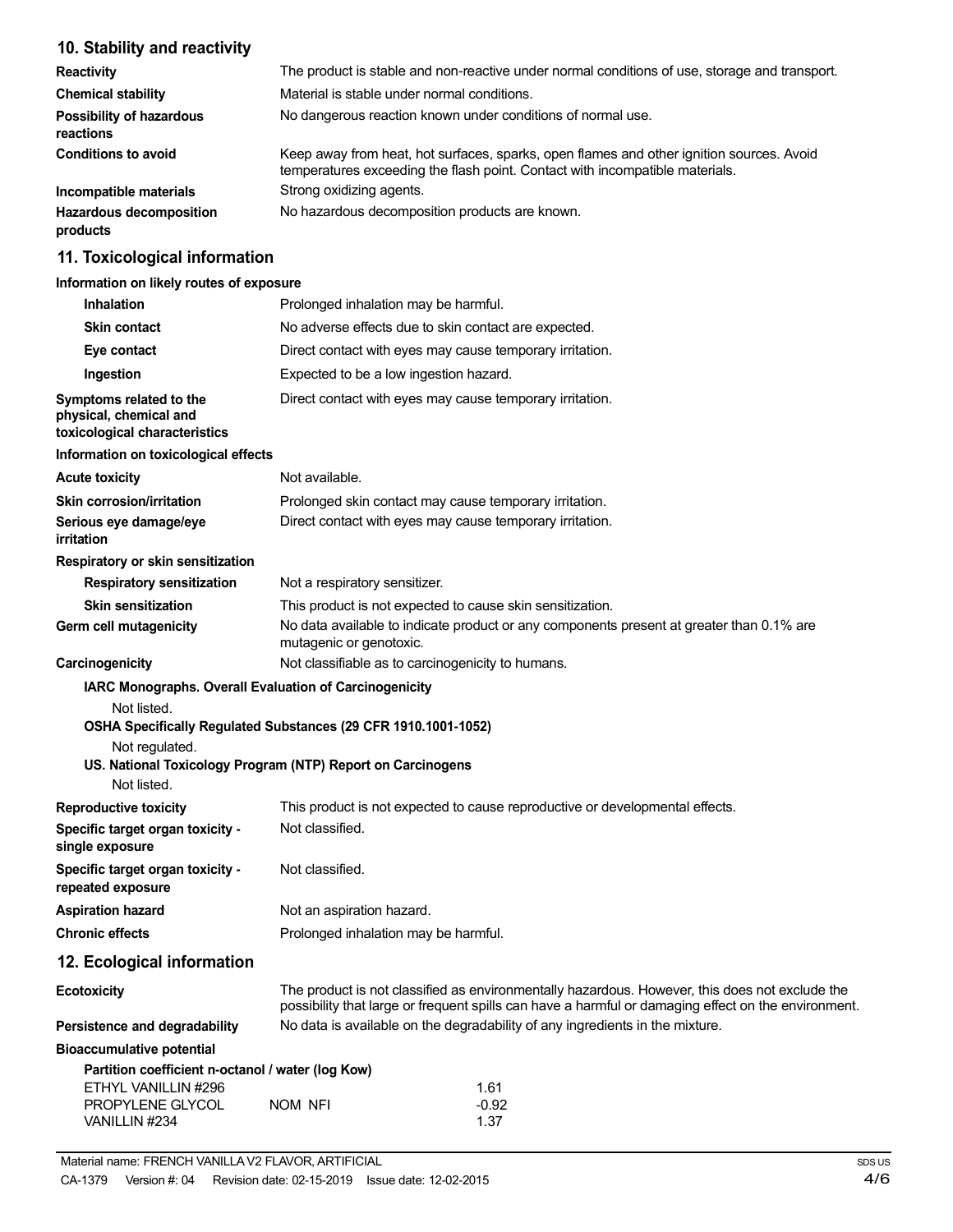| Mobility in soil      | No data available.                                                                                                                                                                         |
|-----------------------|--------------------------------------------------------------------------------------------------------------------------------------------------------------------------------------------|
| Other adverse effects | No other adverse environmental effects (e.g. ozone depletion, photochemical ozone creation<br>potential, endocrine disruption, global warming potential) are expected from this component. |

| <b>Disposal instructions</b>             | Collect and reclaim or dispose in sealed containers at licensed waste disposal site.                                                                                                                                   |
|------------------------------------------|------------------------------------------------------------------------------------------------------------------------------------------------------------------------------------------------------------------------|
| Local disposal regulations               | Dispose in accordance with all applicable regulations.                                                                                                                                                                 |
| Hazardous waste code                     | The waste code should be assigned in discussion between the user, the producer and the waste<br>disposal company.                                                                                                      |
| Waste from residues / unused<br>products | Dispose of in accordance with local regulations. Empty containers or liners may retain some<br>product residues. This material and its container must be disposed of in a safe manner (see:<br>Disposal instructions). |
| Contaminated packaging                   | Since emptied containers may retain product residue, follow label warnings even after container is<br>emptied. Empty containers should be taken to an approved waste handling site for recycling or<br>disposal.       |

## **14. Transport information**

**13. Disposal considerations**

#### **DOT**

Not regulated as dangerous goods.

#### **IATA**

Not regulated as dangerous goods.

#### **IMDG**

Not regulated as dangerous goods.

**Transport in bulk according to Annex II of MARPOL 73/78 and the IBC Code** Not established.

## **15. Regulatory information**

This product is not known to be a "Hazardous Chemical" as defined by the OSHA Hazard Communication Standard, 29 CFR 1910.1200.

#### **Toxic Substances Control Act (TSCA)**

**TSCA Section 12(b) Export Notification (40 CFR 707, Subpt. D)**

Not regulated.

**CERCLA Hazardous Substance List (40 CFR 302.4)**

Not listed.

**US federal regulations**

**SARA 304 Emergency release notification**

Not regulated.

**OSHA Specifically Regulated Substances (29 CFR 1910.1001-1052)**

Not regulated.

#### **Superfund Amendments and Reauthorization Act of 1986 (SARA)**

#### **SARA 302 Extremely hazardous substance**

Not listed.

**SARA 311/312 Hazardous** No (Exempt) **chemical**

# **SARA 313 (TRI reporting)**

Not regulated.

## **Other federal regulations**

**Clean Air Act (CAA) Section 112 Hazardous Air Pollutants (HAPs) List**

Not regulated.

**Clean Air Act (CAA) Section 112(r) Accidental Release Prevention (40 CFR 68.130)**

Not regulated.

**Safe Drinking Water Act** Not regulated.

**(SDWA)**